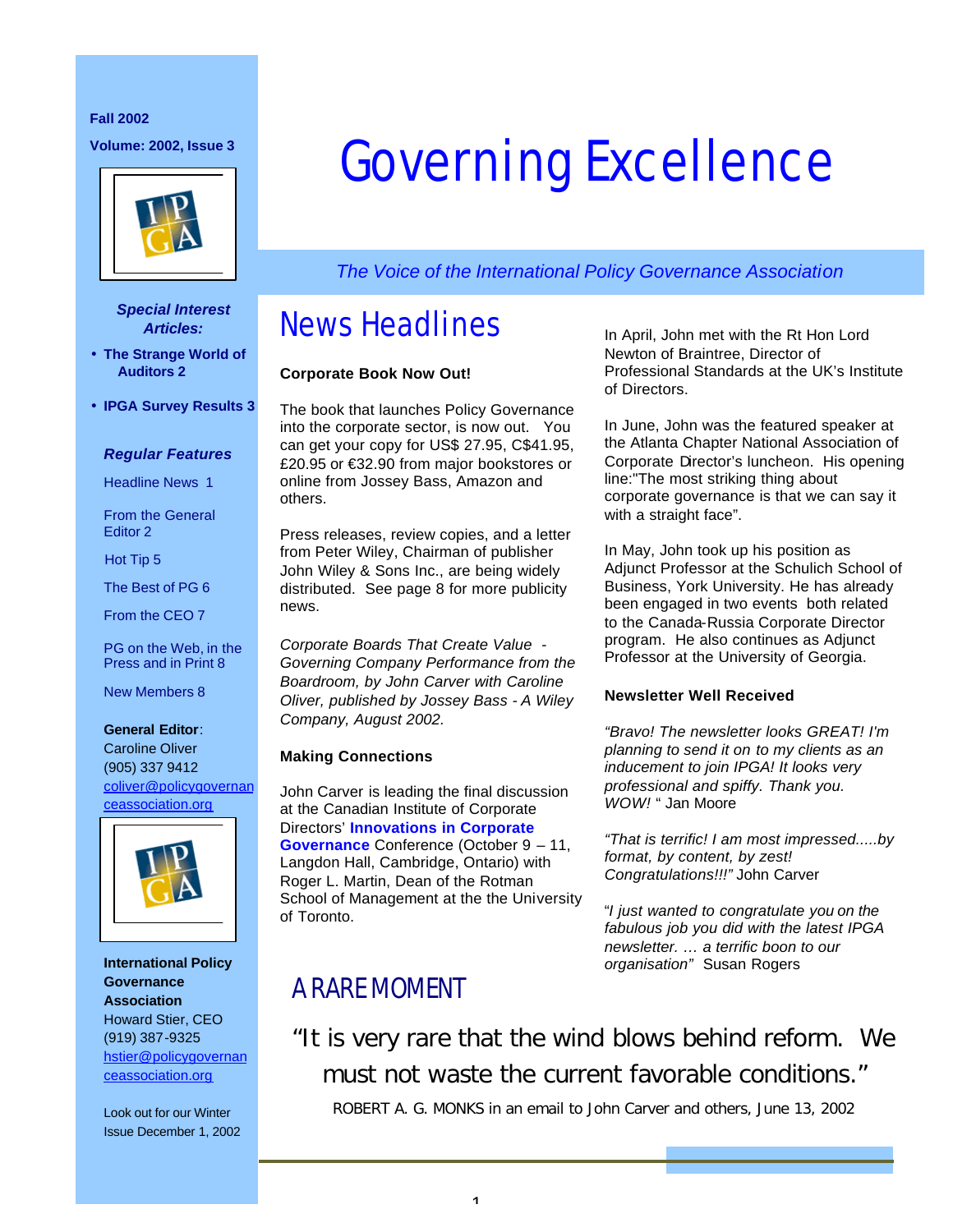# Governance Excellence



# And Another Thing ……. From the General Editor

I have a "bee in my d bonnet". That is, I have a persistent thought buzzing about in my often rather muddly brain.

The thought is that, when it comes to Policy Governance the most important issue we need to address right now is communication. How are we communicating Policy Governance to board members and to the world? I believe we can

do it better, much better, but we need to help each other. Our CEO's article "Why?" on page 7 raises some important questions that I am sure will throw up some productive future directions.

We need to work at generating and sharing tools such as analogies (see page 4) and hot tips (see page 5) and we need constantly to develop our ability to stand in other

people's shoes.

Whether or not Policy Governance takes the world by storm is ultimately our call. I say that we are up to the responsibility and have the talent in our ranks to become the clearest and most exciting communicators on governance yet known. Let's create some

**Buzzzzzzzzzzz!**

*"Can the integrity of a part ever compensate for a lack of integrity in the whole?"*

# The Strange World of Auditors

All readers of Governance Excellence will be familiar with the importance of 'owners' in the Policy Governance lexicon.

Recent events have put a major spotlight on the role of auditors and maybe we need to consider that role from a Policy Governance 'ownership' perspective.

Auditors are appointed by the whole legal ownership. This is normally, but not always, a wider group than the board. The auditors also *report* to the owners as a whole.

However Robert A. G. Monks, prolific author on corporate governance and founder of Institutional Investment Services, is right to point out that owner-decisionmaking in the context of the usual style of annual general meetings amounts to no more than "coerced ratification".

For it is the board that decides which auditors to recommend, the board that determines their scope of work and the board that signs the cheque. All that the owners as a whole typically see is an already seconded motion to reappoint last year's auditors.

And what about the role of the audit committee? In the non-profit sector, boards appoint audit committees mainly to save the full board time and effort. They also ensure that the committee has a greater weight of financial expertise.

The full board's lack of expertise in relevant financial matters is therefore compounded and their ultimate responsibility undermined.

In the corporate sector things get even stranger. For example, the Toronto Stock Exchange's Corporate Governance Guidelines require that (unlike in the full board) **all**  Audit Committee members should be "financially literate" and **all** should be "unrelated" to management.

Can the integrity of a part ever compensate for a lack of integrity in the whole? What use is having an independent and expert sub-committee if the board which appoints it and to which it is accountable is financially ignorant and living out of management's pocket?

The auditing profession has been under significant attack for lack of integrity recently. Maybe its time they started questioning the integrity of the accountability structure in which they are forced to do their work. *Ed.*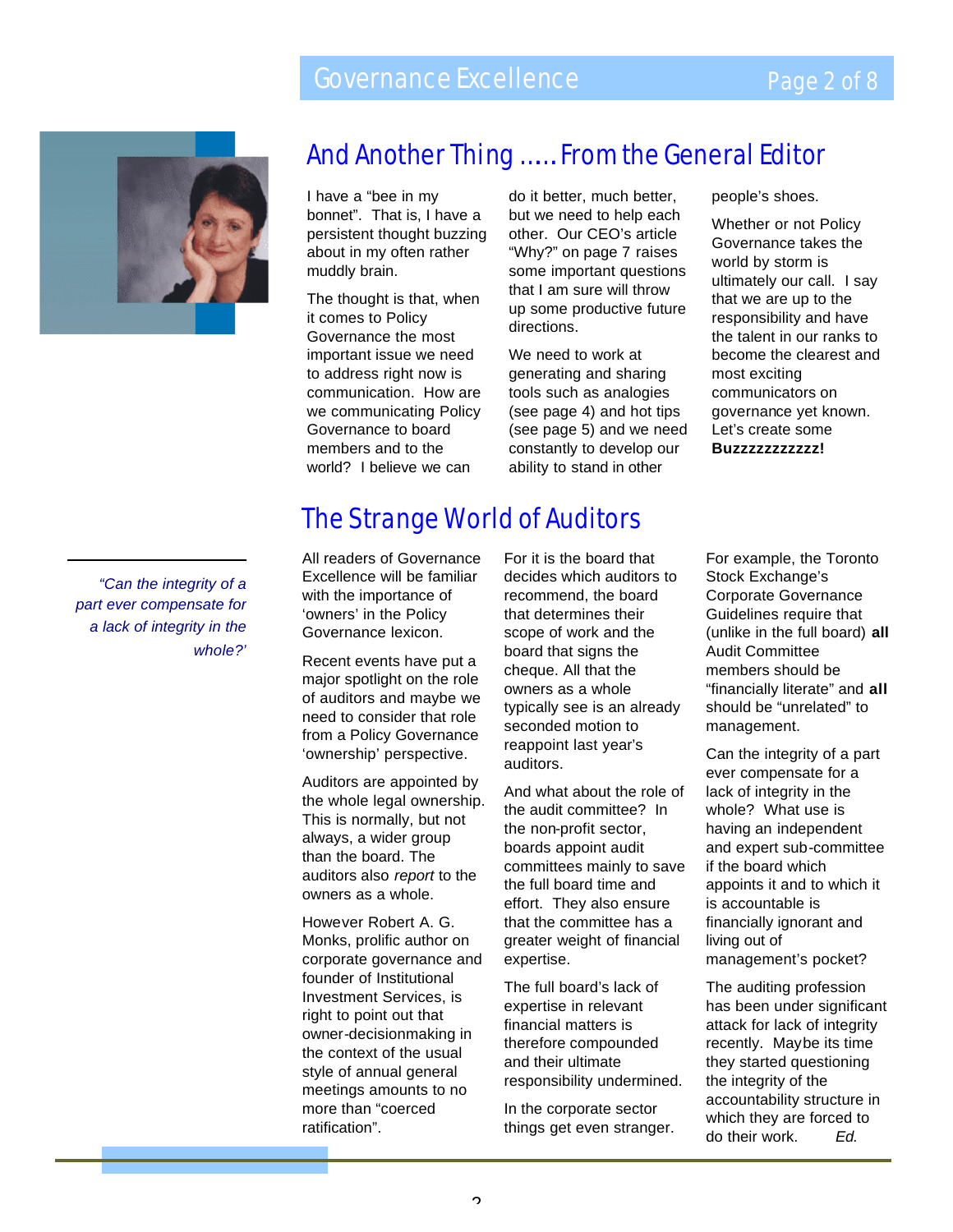# WHAT DID YOU SAY? Report from the IPGA Education Survey

We asked, you responded and the initial results are in. Overall, 15 responses were received, 12 from IPGA members and 3 from non-IPGA members who are Academy graduates.

14 of you said that you would attend an educational event as a consultant, with 7 saying that the audience should be a mix of consultants and users and 7 saying that it should be only consultants. Advocates for mixing users and consultants reflected the needs and desires to learn from the other. Most who were against a combined audience were concerned that the depth of discussion on issues of importance to each group would be diminished. A separate users conference was also suggested.

Your input reflected your individual experiences with Policy Governance®. However, when viewing all of your responses together, similarities and patterns emerged. You provided valuable insights, not only into the content of future educational events, but also into new areas for IPGA attention (see 'From the CEO' on page 8).

So, what did you say about the content of future educational events? Indirectly you affirmed your commitment that "Boards have the knowledge, skills and understanding to implement and sustain Policy Governance" (an IPGA End). Directly, you said that you want to enhance your ability to work with boards, providing them with an understanding and knowledge of Policy Governance, so that they can use it effectively and with ease.

As you might expect, Ends, monitoring and owner linkage were the major topics mentioned. You wish to become more skilled in developing Ends, including "sub-Ends," and in having monitoring, especially of Ends and Executive Limitation policies, be more meaningful, rigorous and effective. You want to gain ideas that will help you help boards effectively connect with their owners and translate owner input into policy. Some of you want to be skilled in working with corporate boards, learning how they differ from nonprofits and what it will take to have corporate boards operate successfully with Policy Governance over time.

*"you want to become more skilled and successful in working with boards throughout all phases of achieving sustainability"*

You also said you want to become more skilled and successful in working with boards throughout all phases of achieving sustainability. This includes the initial introduction to Policy Governance, the transition period following implementation, the phase for building the skills needed to continually operate successfully under Policy Governance, and having in place all the additional elements (like new board member orientations, etc.) that are needed to achieve sustainability.

You want to enhance your facilitation skills and ability to work with boards of different types and personalities as well as boards who are self-taught and now seek outside assistance. You believe that learning from the experiences of those who have achieved success in many of these areas is important. You also want events to provide a mix of knowledgeable presenters and ample opportunities to have meaningful dialogue and exchanges of ideas with your colleagues.

Most of you prefer 2 day sessions, and everyone sees 3 days as the maximum length. Some prefer the length of the sessions to include time for travel on at least one end of the session, reducing actual education time to 1  $\frac{1}{2}$  - 2  $\frac{1}{2}$  days. Many of you said you come to these events to work and do not consider entertainment or down time during the event to be a priority.

Your preferred location often depends on where you live although a few are willing to go anywhere central. Some suggested a retreat setting with little outside distractions, while others wanted a larger city location. A key factor in everyone's input was that the event is easy to get to and that the accommodations are not expensive. A common theme is "everyone's time is valuable and costly when not at work, so make the overall content worth the time and money". Times of year to hold the sessions varied considerably, with many voting for late fall/early winter, summer and spring.

Your input will be instrumental in creating future educational events. For those who did not respond and wish to, or have additional comments to make or you don't see your input in this summary please email me. Your voice is important and IPGA's ear is always open. Thank you for your input! Thank you for your commitment to *High Quality Policy Governance Implementation.*

Howard Stier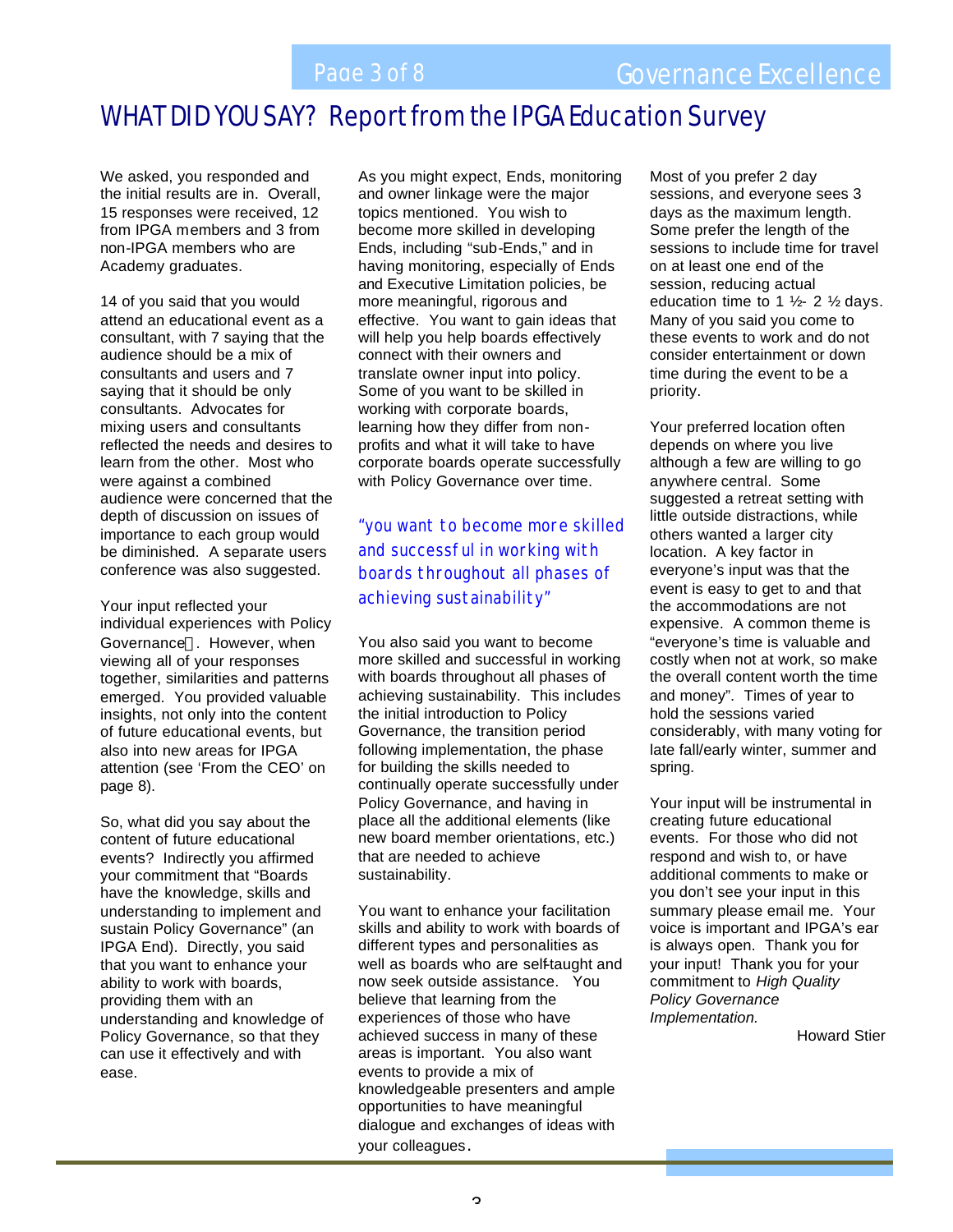# Analogies That Communicate – The Crow's Nest

*Alisdair Smith, Human Resources Consultant at Credit Union Central of British Columbia, has an analogy for the board's role that he finds works well for the traditional boards that he works with. It makes even more sense to those that practice Policy Governance.* 

Credit unions, co-operative financial institutions, have been managing people's wealth for the last 100 years or so. Their governance system consists of a board elected by the membership, which hires a professional General Manager and the sector is thriving if judged by its growth. In British Columbia for example, one in three British Columbian's are members of credit unions, and in a number of municipalities, credit unions are the only financial institutions.

However as is very common in traditional board-management relationships, the line between the board's role and the General Manager's role is not always clear and there are times when one or the other feels that the line has been crossed.

I have found it very useful to use a metaphor to explain the importance of the board maintaining its focus on strategy and management maintaining its focus on the tactical.

Consider a ship, an old style sailing vessel. The Captain, (the General Manager) needs to take position on the bridge. The board though needs to be atop the mainmast in the crow's nest, looking out across the horizon, in all directions, letting the captain know what they see in front and on the sides, and reminding the captain of where they've been. If the board is spending time on the bridge, trying to steer or worse in the galley, below

decks, and the ship hits an iceberg or goes aground, who's responsibility is that?! Boards need to be in the crow's nest, and trust that they have a professional captain on the bridge and a great crew in the galley.

*Alisdair Smith can be reached at: Credit Union Central of British Columbia, 1441 Creekside Dr. Vancouver, BC V6J 4S7 Telephone: 604.737.5990 Email:* asmith@cucbc.com

#### Editorial Note:

Policy Governance boards distinguish between their role and that of the CEO/General Manager in their polic ies. But if they ignore their own policies, fail to monitor them, or restrict the CEO's room for movement too severely, they will quickly find themselves operating 'below decks'.

# CreditUnionCentral BC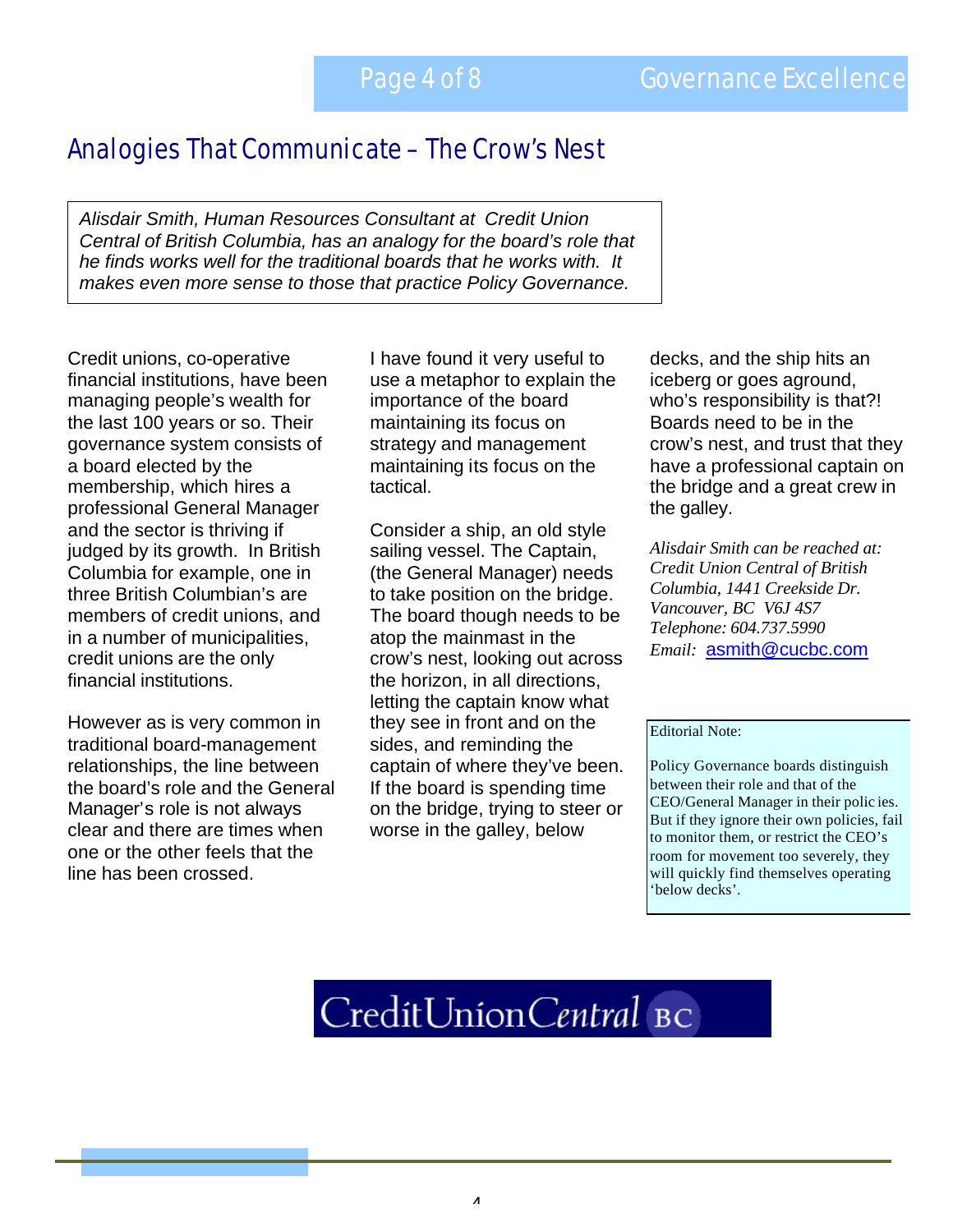### **HOT TIP!!**



#### *From Randee Loucks Trustee Development Manager, Southern Ontario Library Service (SOLS)*

#### **Get a Handle on Your Administrative-Legal Check**

One of the final steps in preparation for implementing Policy Governance is the Administrative -Legal check. Often, this can be a daunting task.

Laurey Gillies, our CEO at SOLS is a super-organized woman with a knack for quickly getting a handle on just about everything. She developed a tool for checking through worry areas and existing by-laws and policies to ensure the new Policy Governance system covers everything it needs to. Starting to draft Policy Governance policies by looking at previous policies is not recommended but it makes a lot of sense for a board to check back, once its new Policy Governance policies have been drafted, to make sure it hasn't neglected something important.

Laurey created a simple chart with 4 columns.

- **Column 1** lists the issues raised in the course of the Administrative-Legal check. These could include:
	- an outstanding concern brought up by a board member, the CEO or another member of staff;
	- a by-law that is/may be considered to be in conflict with the new Policy Governance policy;
	- a policy that pre-dates Policy Governance and may not be adequately covered in the new Policy Governance policy
- **Column 2** notes which Policy Governance policy category each issue falls into: Ends or Executive Limitations or Governance Process or Board-Staff Relationship
- **Column 3** gives the title of any of the existing draft Policy Governance policies that apply to each issue
- **Column 4** gives options for dealing with each issue. These could include:
	- create a new Policy Governance policy
		- add to or otherwise amend an existing draft Policy Governance policy
		- amend existing bylaws
		- refer for further legal advice
		- refer for further staff/owner/expert consultation
- determine to be adequately covered in existing draft Policy Governance policies or bylaws

I use this tool in all my Policy Governance consulting with our public libraries.

| <b>ADMINISTRATIVE-LEGAL CHECK</b> |                       |                                                           |  |
|-----------------------------------|-----------------------|-----------------------------------------------------------|--|
| <b>Issue</b>                      | <b>PG Policy Type</b> | <b>Relevant PG</b>   Options<br><b>Policy</b><br>Title(s) |  |
|                                   |                       |                                                           |  |
|                                   |                       |                                                           |  |
|                                   |                       |                                                           |  |
|                                   |                       |                                                           |  |

*Randee Loucks can be contacted by telephoning 905-704-1466 or by email: rloucks@sols.org*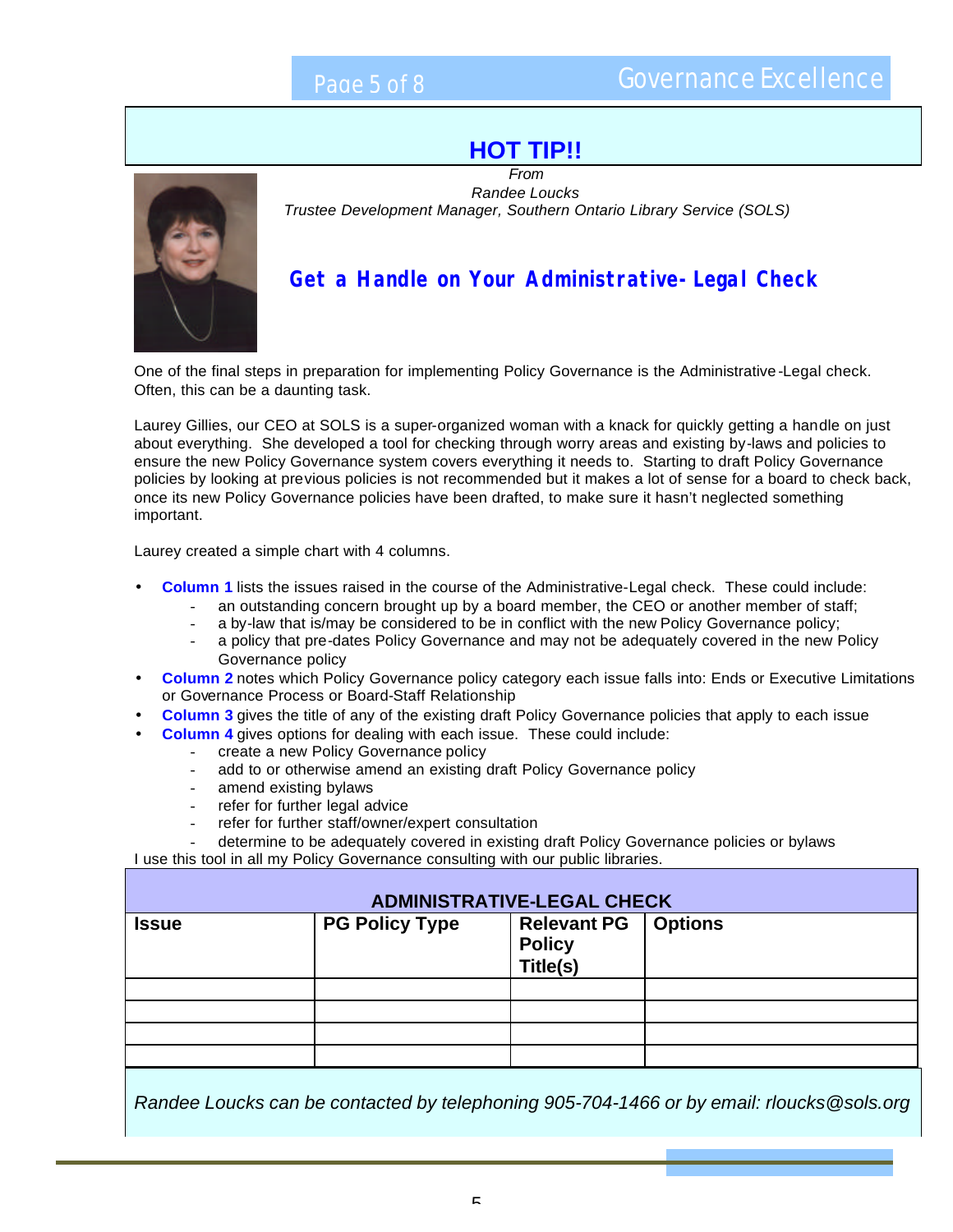### Page 6 of 8 Governance Excellence



**Jim Weigel** is President of the Board of Education of Adams 12 Five Star District - one of the largest and most awarded school districts in the state of Colorado.

The organization serves over 29,000 students who attend 44 schools, located within 62-square miles - 26 elementary schools; 7 middle schools, grades 6-8, an alternative middle school program; 4 comprehensive high schools; an alternative school, students grades 9- 12; a vocational center; an adult high school diploma program; 3 charter schools, and a variety of special programs.

Jim can be contacted at (303) 356-7948 Or by email Jjweigelsprint@e arthlink.org

### **The Best of Policy Governance BY JIM WEIGEL**

Policy Governance has given our board comfort and confidence that:

- a) we are doing our job as well as possible;
- b) the district is on course for accomplishing worthwhile results;
- c) we have a good understanding of critical district affairs through monitoring;
- d) we have a process for continual improvement.

Our CEO is highly energized and motivated by the clear empowerment and direction the board has given him. Staff time spent interacting with the board has been reduced by 80% to 90%, and staff frustration and demotivation due to board or individual board member activity is almost non-existent. Our CEO has chosen to use the model for management purposes which has meant that many other staff members are more energized, but it also true that some have been uncomfortable with the clearer accountability and increased delegation.

We adopted Policy Governance by unanimous board decision in September 1999. Although we were viewed as a good board, each of the five of us had frustrations with board service, and we wanted to be better. We had read all we could, called some other school boards who had Policy Governance experience, and had Miriam Carver in to educate us and take us through a policy blitz. At the time, we believed that our understanding was very high. Looking back, although I think we did as much as was practical at the time, I realize that our understanding was extremely basic. If I could do it again, I would like us to have done more of what we are doing now learning about monitoring, Ends and determination, and ownership linkage.

We have sustained our commitment through continual practice. We call Miriam when we have questions, and we have had one "tune up" session with her. Most board members have attended Carver seminars. Our board president, CEO and staff attorney have attended the Academy. All of this training has reinforced the principles and made us more accountable to each other.

We have faced various challenges. Securing improved understanding and commitment to Policy Governance from *every* board member has been a significant task. However, today I would say that 95% of the time we handle board member concerns in a model-consistent way.

Ends have certainly been a challenge. Most have accepted the mega-Ends statement without desiring more detailed prescription. This is probably because our board is comfortable with the CEO's interpretations.

The model has a slightly circular logic when it comes to monitoring (because the CE O has the right to reasonably interpret board policies, while the board has the right to determine what is reasonable). This combined with our inexperience made the first annual cycle of monitoring a demanding experience.

By helping us be a more effective board, we believe that Policy Governance is helping our school district achieve its mission. It may be taking a while for the significance of Ends to sink in, but it is forcing us to think about tangible improvements (such as test scores and college admissions), rather than the subjective educational goals we have always had in the past. Goals like success, creativity, productivity, and health, have been talked about for years but have never really been defined or acted upon.

Policy Governance is neither as easy as it looks, nor as complicated as we make it. Like all good partnerships, a large amount of commitment and work is required from all the board members and the CEO. Doesn't any kind of board work require the same to be successful?

The key tests of our commitment to Policy Governance will come whenever we experience CEO turnover (which we all hope is a long time coming), and secondarily, when one or two key supporting board members leave (which is within two years). However, by inculcating the principles of Policy Governance within our community, our employee groups, and our parent groups, and by encouraging and educating board member candidates, we hope to perpetuate the benefits of Policy Governance, and even more important, worthwhile educational results for our students.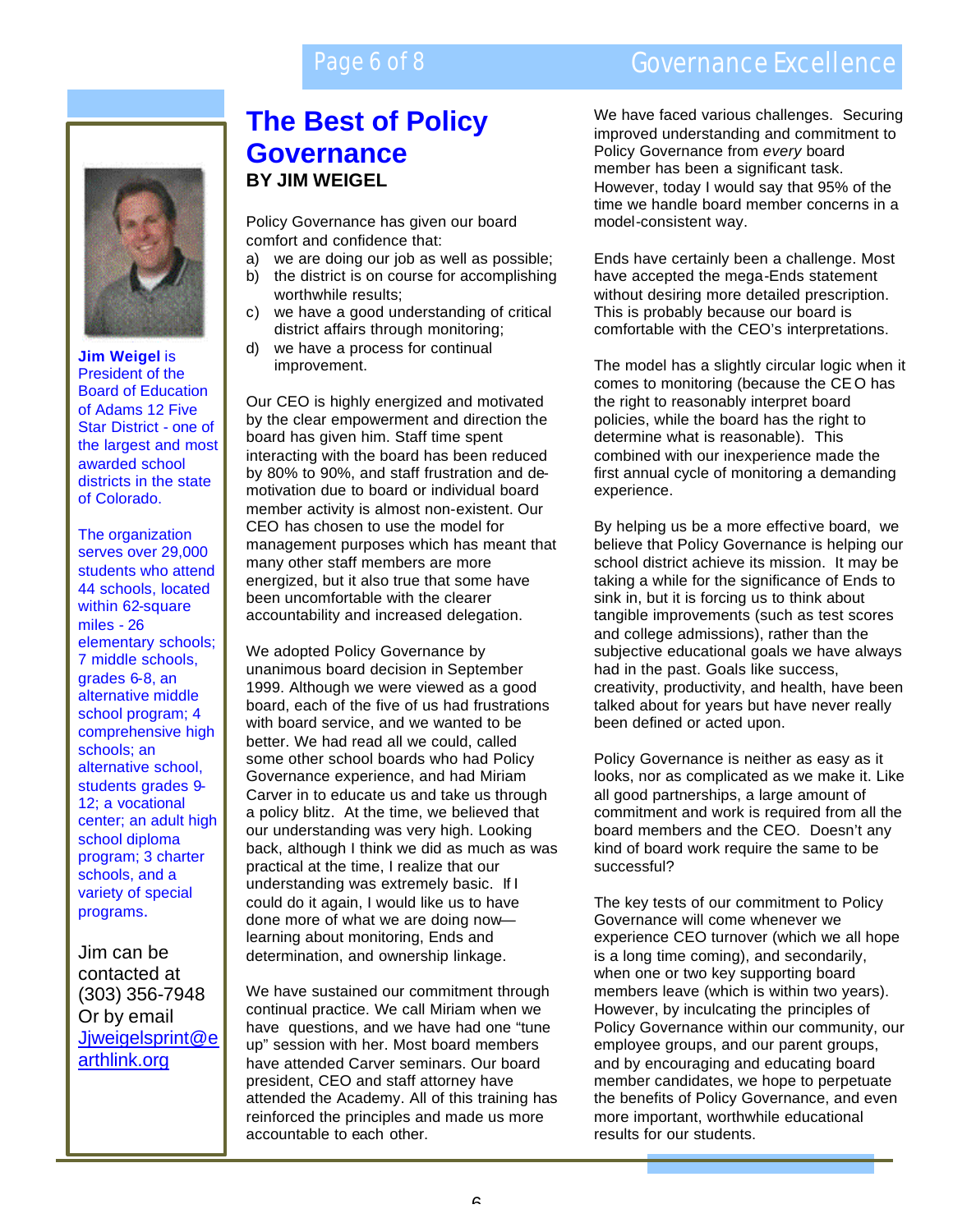# FROM THE CEO

Howard Stier poses some challenging questions and invites you to give them a shot.

# Why?

Page 6 of 8

# The Answers May Be The Key to Simplicity

Is Policy Governance difficult to use? **Why?** 

If you said "yes", **why** did you say that?

As people who are trained in Policy Governance, we are committed to boards being accountable for organizations producing results that reflect their owners' desires and needs. As people committed to the success of IPGA, we assert that the world will be a better place if IPGA achieves its Ends and the number of owner accountable productive boards grows exponentially. We also believe that Policy Governance is the best tool available today for the purpose of developing such boards.

Yet, we continue to reflect the experiences of users who say that Policy Governance is difficult; who only want to implement parts of Policy Governance; and who quickly or slowly shed PG entirely and revert to old, familiar styles of decision making.

I believe that these experiences are probably the key barriers to having the growth in boards using Policy Governance that we would all like to see.

**Why?** Why is Policy Governance experienced as difficult?

Here is a real puzzle. Most us would say that the exquisite simplicity of Policy Governance's design is a large part of what attracted us to it.

The very design that we also report others perceive as difficult to use? **Why?**

IPGA's education survey *(see page 3 of this newsletter)* revealed that IPGA members who train boards are urgently seeking effective ways to relate to boards who say Policy Governance is difficult for them; or to boards with board members who are not committed to take the time needed to understand and effectively use Policy Goverance; or to boards who encounter some other special situation in which they find Policy Governance is difficult to apply.

Many of the survey respondents requested education and/or dialogue to address the various aspects of such difficulties. This is excellent feedback and will be addressed in planning for future educational events. But it also causes me to wonder.

"Most of us would say that the exquisite simplicity of Policy Governance's design is a large part of what attracted us to it. The very design that we also report others perceive to be difficult to use? **Why?"**

Do the difficulties really lie with ourselves as trainers or with those we train? Do the real difficulties lie in our own understanding of the model in practice, in our own ability to communicate it, or in our own ability to confidently facilitate particular kinds of groups or in particular kinds of situations?

Have we considered how *we*  contribute to making Policy Governance appear difficult as a result of our own perceptions and difficulties? Do we believe that Policy Governance is difficult for boards to grasp? If we do, maybe we are helping to make it so

My intention is to start a conversation that will lead away from difficulty and towards simplicity. To achieve simplicity, we need to start by being very clear about precisely *what* is difficult and **why?**

**Why?** (as you can easily tell by now) is a question that always intrigues me. I find it provides an enormous amount when answered honestly. What do you think? Is Policy Governance really difficult to use and **why?**

What parts of it are difficult for you or your board or clients? What ideas do you have that will help us realise the simplicity that attracts us to Policy Governance in the first place? What is it really like for you and your boards or clients. Tell me what's difficult and especially tell me **why** (or why you perceive) it is this way.

IPGA is committed that Policy Governance be widely recognized as a tool that enhances boards' value and simplifies their job, I am committed that IPGA be the source of that simplicity and recognition. Flood my email box! I'm looking forward to your comments!!

*Send your reactions to:*  hstier@policygovernanceassociation.org